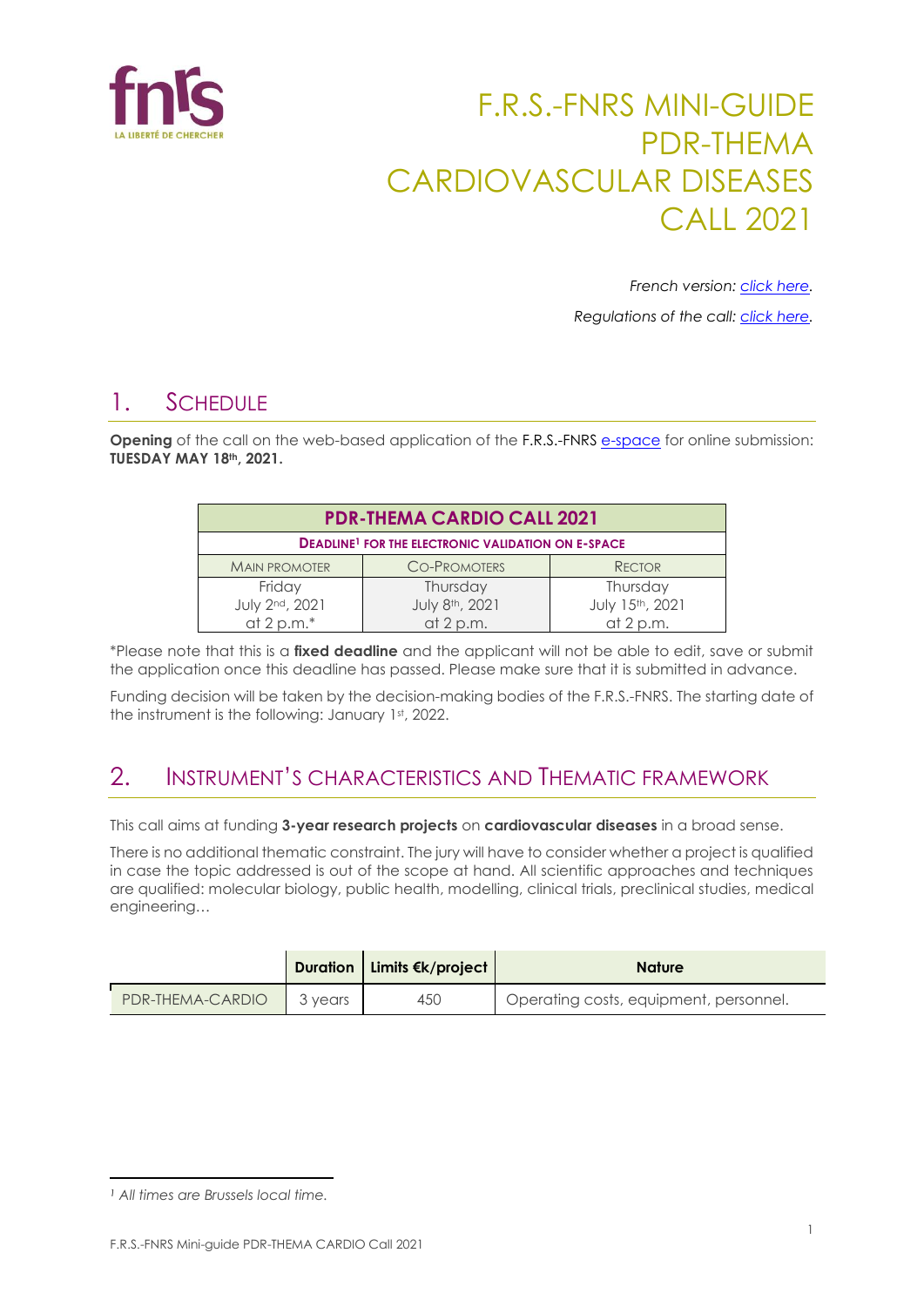### **Eligible personnel**

|                                  | <b>Activity</b> |           |  |
|----------------------------------|-----------------|-----------|--|
| <b>Categories</b>                | Part time       | Full time |  |
| Doctoral Researcher - Grant      | n/a             | X         |  |
| Doctoral Researcher - Salary     | X               | X         |  |
| Postdoctoral Researcher          | X               | X         |  |
| Non-doctoral Researcher - Salary | Χ               | X         |  |
| Technician - Salary              | Χ               | X         |  |

n/a = not applicable

- Concerning **Postdoctoral Researcher**, the promoter contacts the relevant department of his/her institution to determine the status (mobility situation, employee…) and the time of occupation.
- Holders of a Master's degree (or equivalent) are eligible for **Non-doctoral Researchers** category. The Non-doctoral Researcher cannot, under any circumstances, start any personal research work leading to a Ph.D. during the working hours devoted to this function.
- Concerning **Technician**, holders of a Master's degree (or equivalent) or a Ph.D. cannot be recruited under this category.

### **Call features**

- Personnel costs are optional and not subject to limitation.
- **P** Remuneration for personnel employed is not capped.
- Equipment costs are limited to 30% of the total budget requested.
- Subcontracting is limited to 20% of the total budget requested.
- **D** Budget may be requested for institutions outside the French-speaking Community of Belgium (CFB) and is limited to 20% of the total budget requested.
- Transfer between expense items may be accepted during the project, subject to notification to the F.R.S.-FNRS.
- Transfers between the main promoter and the co-promoter(s) during the course of the project are permitted, subject to notification to the F.R.S.-FNRS by the main promoter and the co-promoter(s).

### 3. SPECIFIC REMARKS

#### **3.1 VAT exemption as part of a clinic – university collaboration**

The decision of the Board of Trustees of F.R.S.-FNRS of 5th December 2019 concerning research projects involving university clinics will apply to PDR-THEMA (see budget section).

The implemented measure allows university clinics to invoice their services without VAT when they are involved in the projects as true research partners in their own right. In order to do this, the involvement of the university clinic (CHU) targeted by the collaboration must be described in the scientific part by assigning it one or more tasks.

The involvement of a university clinic requires a collaboration agreement, to be uploaded in the form or sent by e-mail (prix@frs-fnrs.be) at the latest on the validation date by the rector. This agreement must, at least, contain the following elements: name of the 'CHU', clinical department, head of the department concerned, name of the financial director and name of the university with which the CHU is collaborating.

Warning: Only the services of a CHU or a department of a CHU listed in this [appendix](https://e-space.frs-fnrs.be/documents_publics/ressource/ANNEXE_CHU.pdf) are eligible for VAT exemption.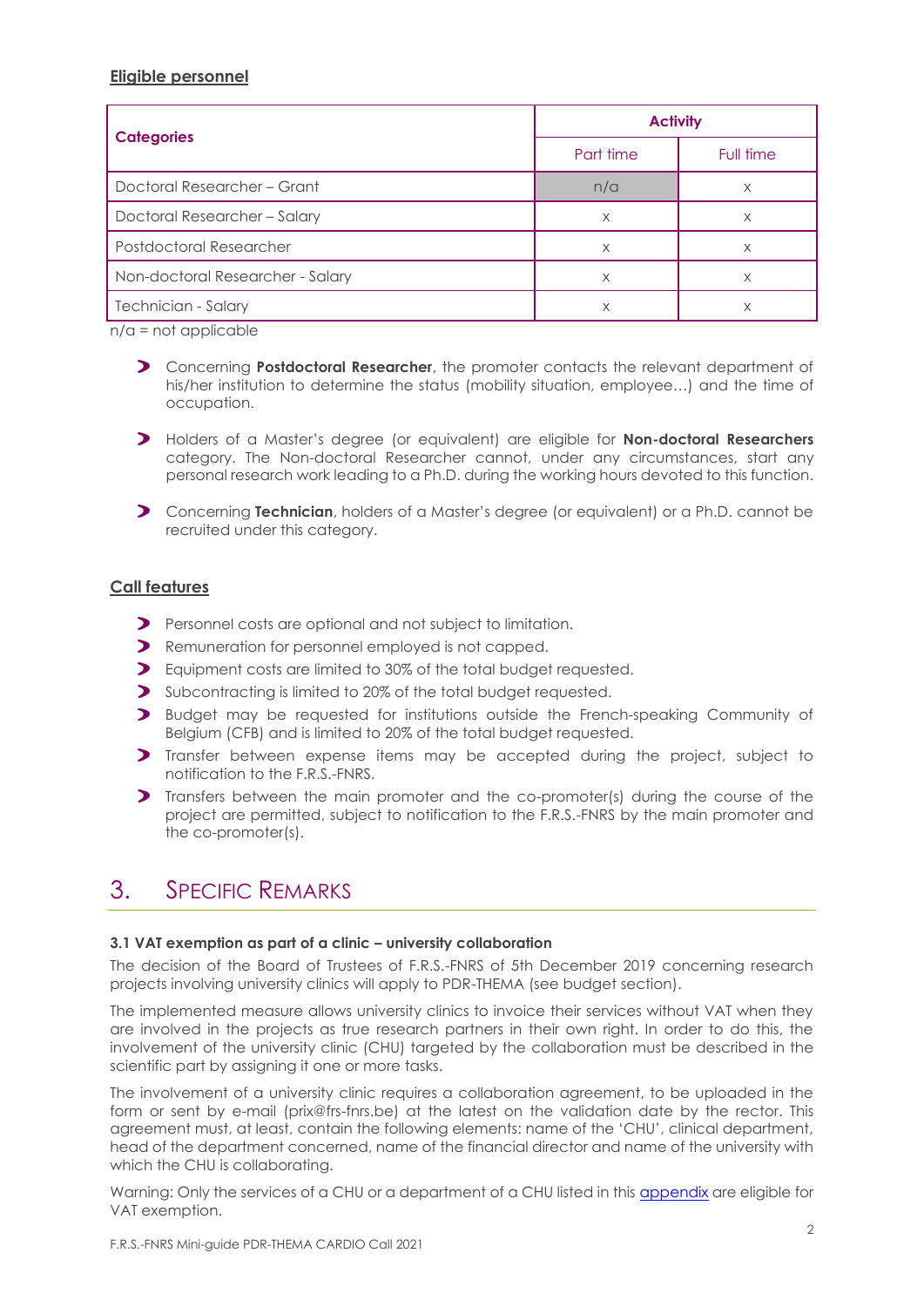#### **3.2 Ethical aspects**

As from 2018, in order to reduce the Ethics Committees workload and to make the administrative procedures more flexible for applicants, the researchers concerned by ethical questions will be required to submit their questionnaire as well as the opinion of the Ethics Committee to the F.R.S.- FNRS only in case the submitted grant is awarded. Effective granting will be subject to a favourable opinion of the Committee.

#### **3.3 Open access policy**

The F.R.S.-FNRS endorses the principle of Open access to publicly funded research. This support has led to the implementation of an institutional mandate providing Open access to publications from F.R.S.-FNRS funded research projects and researchers under the "Open Access Green Road" business model.

The [Regulation](https://www.frs-fnrs.be/docs/Reglement_OPEN_ACCESS_EN.pdf) specifies the conditions under which the F.R.S.-FNRS grant recipients shall store, when possible, all the funded research results of which they are authors or co-authors in their institution's repository.

#### **3.4 Reminder to the research community**

Any scientific publication resulting partially or fully from the funding of the PDR-THEMA shall mention the source of the funding as follows: "This work was supported by the Fonds de la Recherche Scientifique - FNRS under Grant(s) n° [agreement number]".

### 4. ACCUMULATION RULES

- One may combine several F.R.S.-FNRS funding schemes, e.g., CDR, PDR, EQP, PINT-BILAT-P, PINT-BILAT-M, PINT-MULTI.
- **The number of applications that can be submitted as a main promoter or co-promoter** is limited to a single application per PDR-THEMA call.
- The project submitted to the PDR-THEMA cannot be identical to a PDR-THEMA project currently being funded or to a project previously funded by a PDR-THEMA.
- In case of recurring PDR-THEMA calls on the same theme, laureates may not apply for the next edition if its closing date<sup>2</sup> is set before18 months following the previous edition.
- The F.R.S.-FNRS reserves the right to ask the promoters for a justification in case the submitted PDR-THEMA project is similar to a PDR project submitted in the framework of the call for Credits and Projects. This justification could then be transmitted to the members of both Commissions.

### 5. EX-ANTE EVALUATION

### **Evaluation process**

Two-step evaluation procedure:

- Remote evaluation
- Evaluation by a Panel appointed by the Board of Trustees of the F.R.S.-FNRS. The panel is composed of experts working outside the CFB.

*<sup>2</sup>In this case, the closing date is the validation deadline fixed for the main promoter-applicant on the [e-space](https://e-space.frs-fnrs.be/) platform.*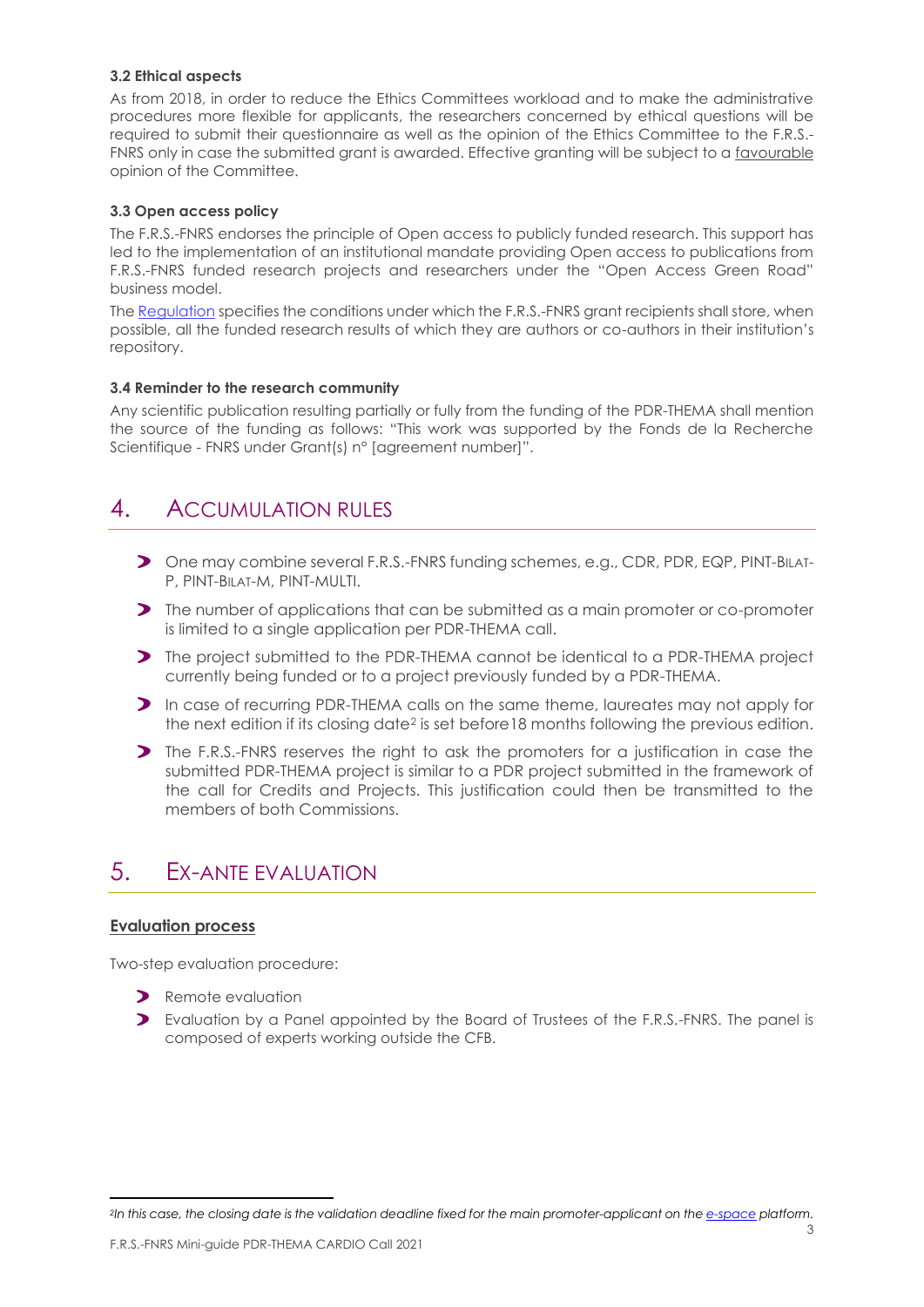### **Evaluation criteria**

| <b>CRITERIA</b>                                                                                                                                                         | <b>WEIGH</b> |
|-------------------------------------------------------------------------------------------------------------------------------------------------------------------------|--------------|
| Quality of the applicant:<br>academic CV<br>international recognition<br>ability to conduct the submitted research                                                      | 40%          |
| Quality of the research project:<br>novelty of the hypotheses and methodology<br>sound concept and theories<br>feasibility (including adequacy of the work environment) |              |
| Potential impact on the field of cardiovascular diseases (including the translational<br>approach of the project)                                                       |              |

The expert Panel shall assess the adequacy between the budget requested and the research project submitted. The Panel may reduce the requested budget up to a maximum of 15%. If the adequacy between the research project and the requested budget is not justified and appears to require a reduction of more than 15%, the research project will not be deemed fundable.

### 6. EX-POST EVALUATION

Promoters whose projects have been funded shall submit a final report upon request of the F.R.S.- FNRS which will contact them when the project expires after 3 years.

### 7. EXEMPTIONS WITH REGARD TO PDR-THEMA REGULATIONS

The PDR-THEMA Call 2021 does not provide for any exemption with regard to the PDR-THEMA Regulations in force.

### 8. CONTENT AND STRUCTURE OF A PROPOSAL

Applicants will have the choice to write their proposal either in French or in English. For some fields, using English can broaden the number of experts likely to take part in the evaluations.

It is recommended to applicants to submit their application in English. Should the application file be submitted in French, the F.R.S.-FNRS may require the applicant to provide a translation in English for the purpose of conducting the [ex-ante evaluation](https://www.frs-fnrs.be/docs/Reglement-et-documents/FRS-FNRS_Guide_Evaluation_EN.pdf)*.* 

The applicants choose from 2 to 6 descriptor fields in order of importance and may complete this selection by adding unrestricted keywords.

The F.R.S.-FNRS insists on **strict compliance with the instructions given for each part of the proposal** (scientific section, number of pages allowed for documents to be enclosed with the application form...) and stresses again the sovereign consideration of the Panel assessing the application file.

The application file contains the main sections described in the table below: